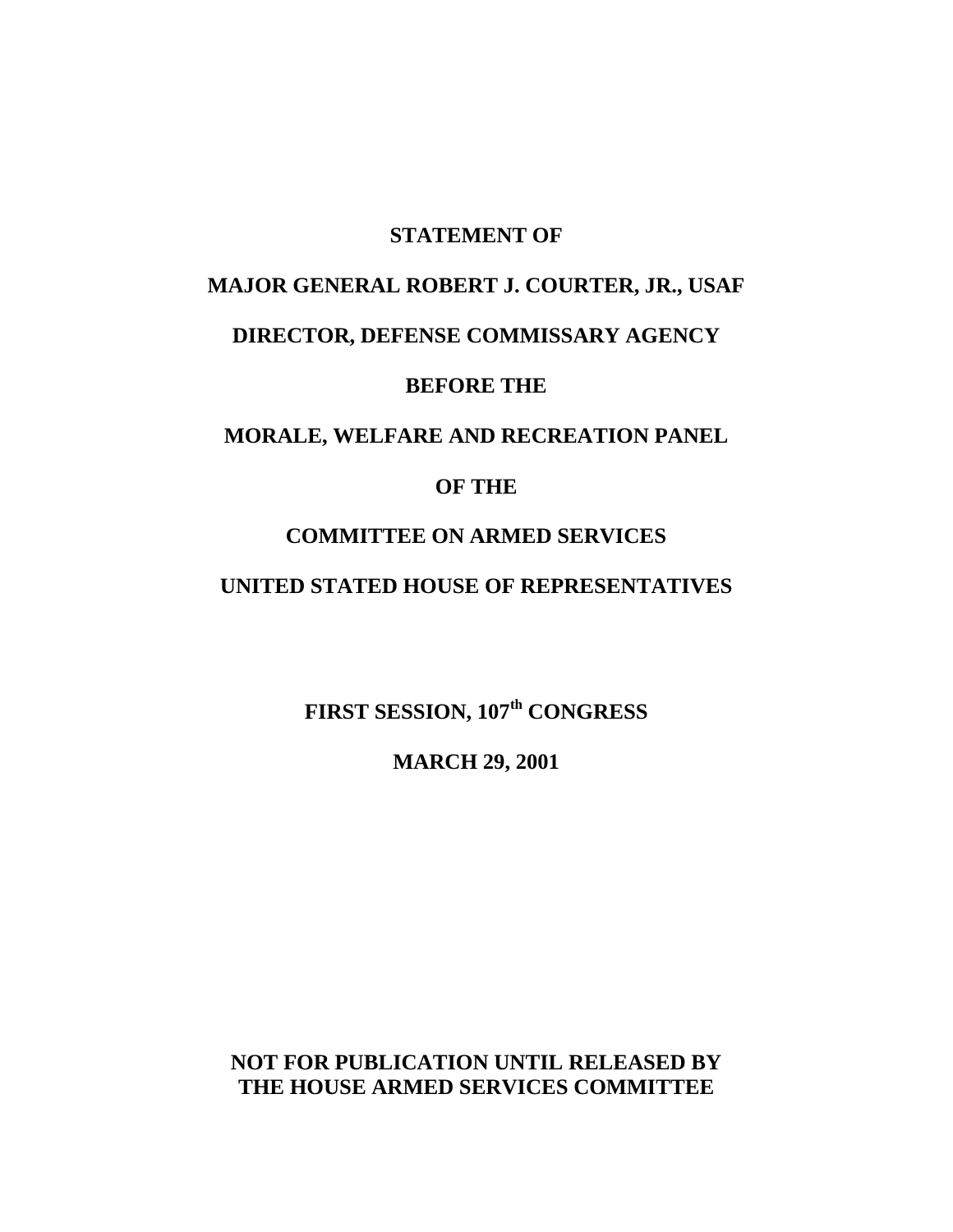Mr. Chairman and Members of the Panel, it is my pleasure to appear before you again and provide you an update on the Defense Commissary Agency. Last year I gave you a broad outline of the business operating methodology and some of the programs I would focus on to meet the charter given to me by the Department of Defense, the Commissary Operating Board and by members of this Panel. Let me start by saying the support and confidence all three of these groups have given me has been tremendous and allowed us to develop a stronger commissary benefit. Your role has been the key to this success. Without the passage of the surcharge revitalization legislation enacted last year I would not be in a position to provide you with a positive report regarding the future of the Defense Commissary Agency. In short, we now will be able to use the surcharge income, without any increases in the surcharge rate, for its intended purpose of improving the capital infrastructure of our stores. Additionally, we've gotten back in touch with our customers and we're running the Agency in a business-like manner. The results show it—our customers are enjoying greater savings and improved levels of customer satisfaction. We have also committed to reducing our costs to cover those net operating expenses shifted from the surcharge to the appropriations as a result of the surcharge revitalization.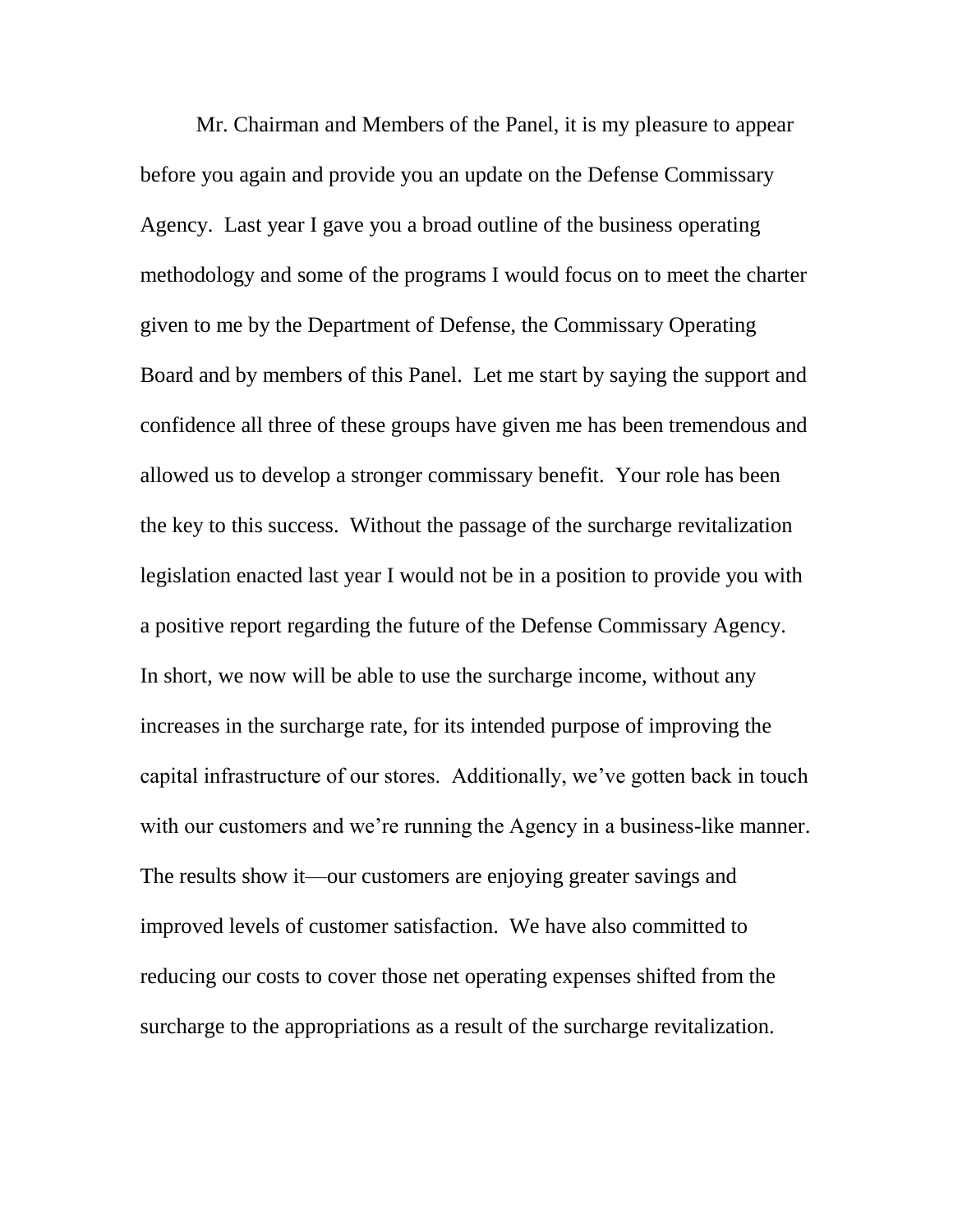We have always known that the commissary plays a vital role in providing the quality of life for our military members and their families. Shortly after last year's hearing I brought all the leadership of DeCA together, including representatives from our stores, and we developed a cohesive and challenging strategic plan to ensure the Defense Commissary Agency delivers the promise it holds to the men and women of the Armed Forces and their families.

We started with a vision -- a vision for our customers, our employees and our stakeholders. Simply stated our goal is to deliver the premier quality of life benefit for our military efficiently and effectively! But without definition of two of those phrases, this goal is just another slogan. So, by "premier" we mean customer savings of at least 30% over the commercial sector, sales increases over the next few years, more innovations that serve our customers, and more attractive stores that match the military family needs. Providing the commissary benefit "efficiently and effectively" means reducing unit cost of all our outputs while providing increased savings, improved customer service and first class stores. This we will do through better use of technology, working more closely with our business partners, enabling our employees to meet future job and skill requirements, and revitalizing our stores. We understand that to fulfill this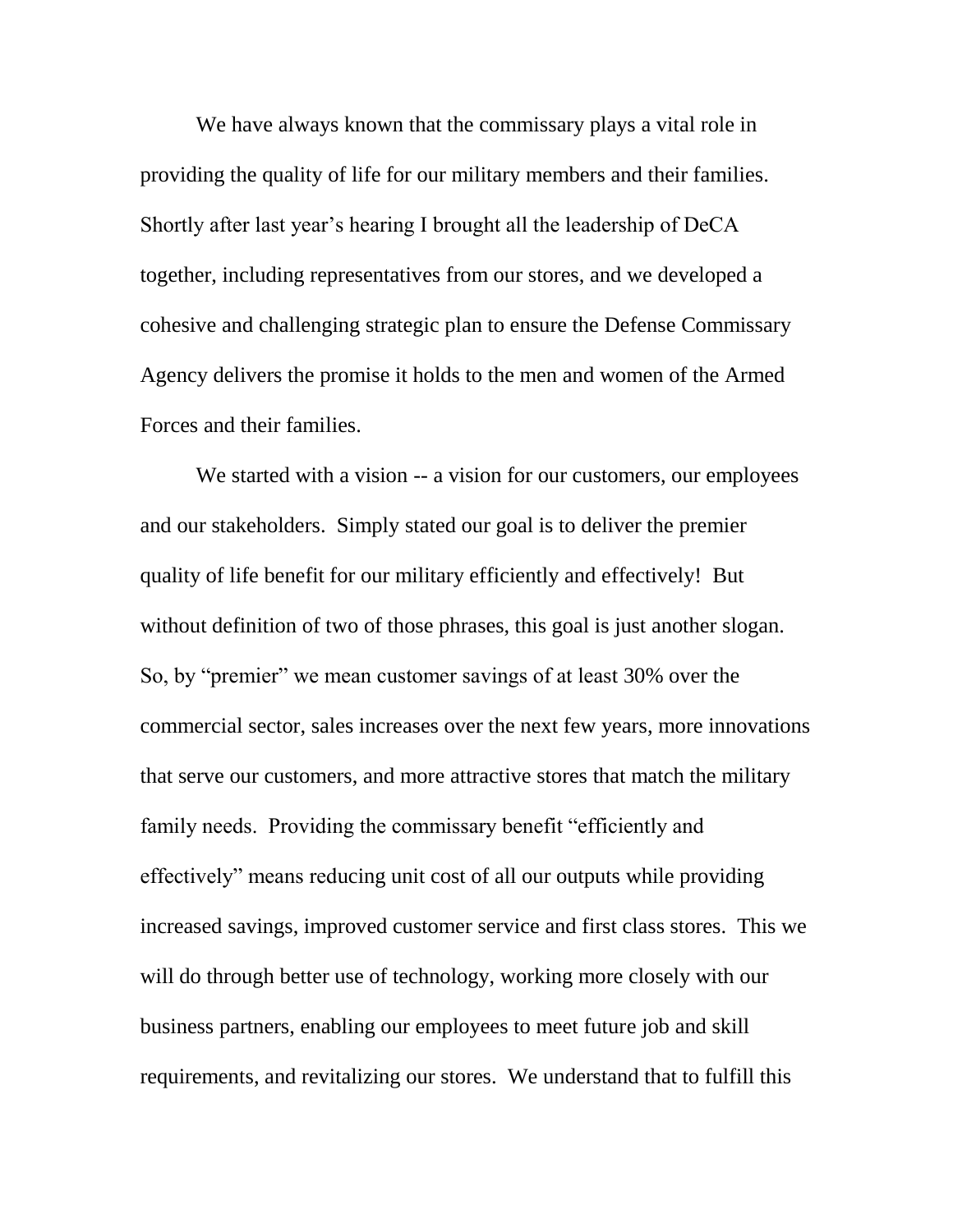vision we must become more externally focused, more concerned over cost, and considerably less bureaucratic.

After defining the vision we determined we needed to focus on five corporate objectives—Increase Savings, Reduce Unit Cost, Shape the Workforce, Improve Infrastructure, and Leverage Technology. While I don't want to go into the detail you might find in a corporate annual report, I would like to take a few minutes to tell you what we have achieved to date and what we have planned as we move toward achieving our goal.

Ever mindful of the reason for our existence, our key focus is to increase savings. This is really the core of our commissary benefit. Achievement of this objective requires a partnership with our suppliers. The leadership of DeCA believed an attainable objective was a 30% savings over commercial groceries and super centers by FY 2002. I am extremely pleased to report that today customer savings have reached 29% and I project we will reach 30% by year's end.

Now that we have access to sales and pricing data for the commercial sector, as well as our own, our buyers have the negotiation tool they need to drive down prices. We have established a balanced approach in our merchandising. We are listening to our customers, identifying the groups that shop each store, and targeting our merchandise selections to their needs.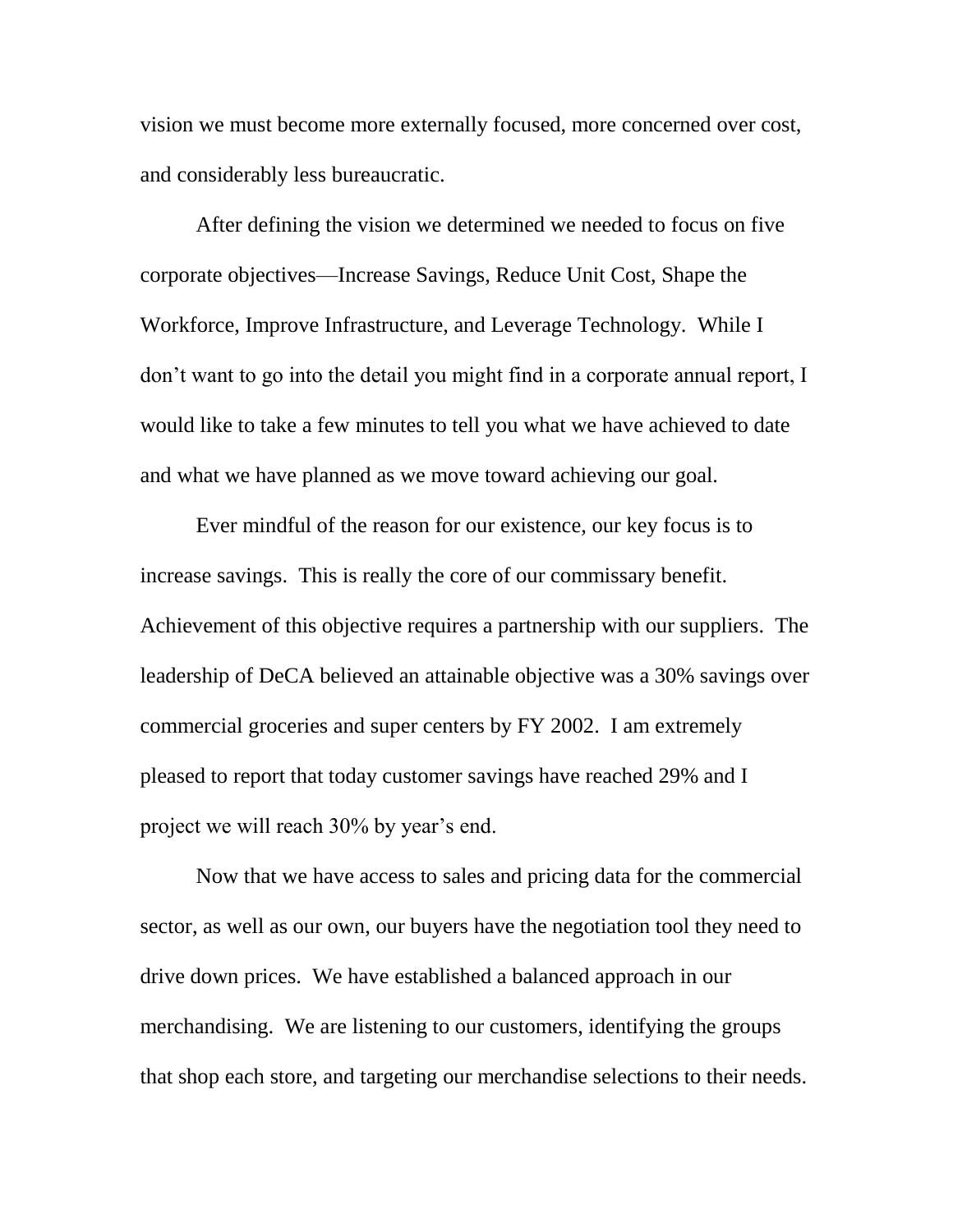We do this through a variety of marketing initiatives. We look for the best manufacturer promotions, we take advantage of "power buys," and we have expanded the Best Value Item program, I told you about last year, to over 400 items. The Best Value Item program has become the rallying point for young enlisted members and others on a fixed income. Our shoppers tell us they now know that if a DeCA item bears the "Best Value Item" tag that they don't need to comparison shop down town—they know it's the best price available.

Working with industry on the Best Value Item program, tremendous promotions and wonderful power buys have put excitement into the commissary shopping experience and is frankly breaking the "payday shopping only" patron view of our commissaries. A very popular program, which has added to the growing excitement in shopping DeCA, has been the case lot sales. These events not only offer great value, but also create so much excitement patrons can't wait for the next sale. It has also given us the ability to take the commissary to the patron and we have held a number of them at Guard and Reserve Centers.

But we also need to better understand the needs of those who shop in our stores, especially the young enlisted families, and at the same time reach more of those who are not frequent shoppers or who do not visit the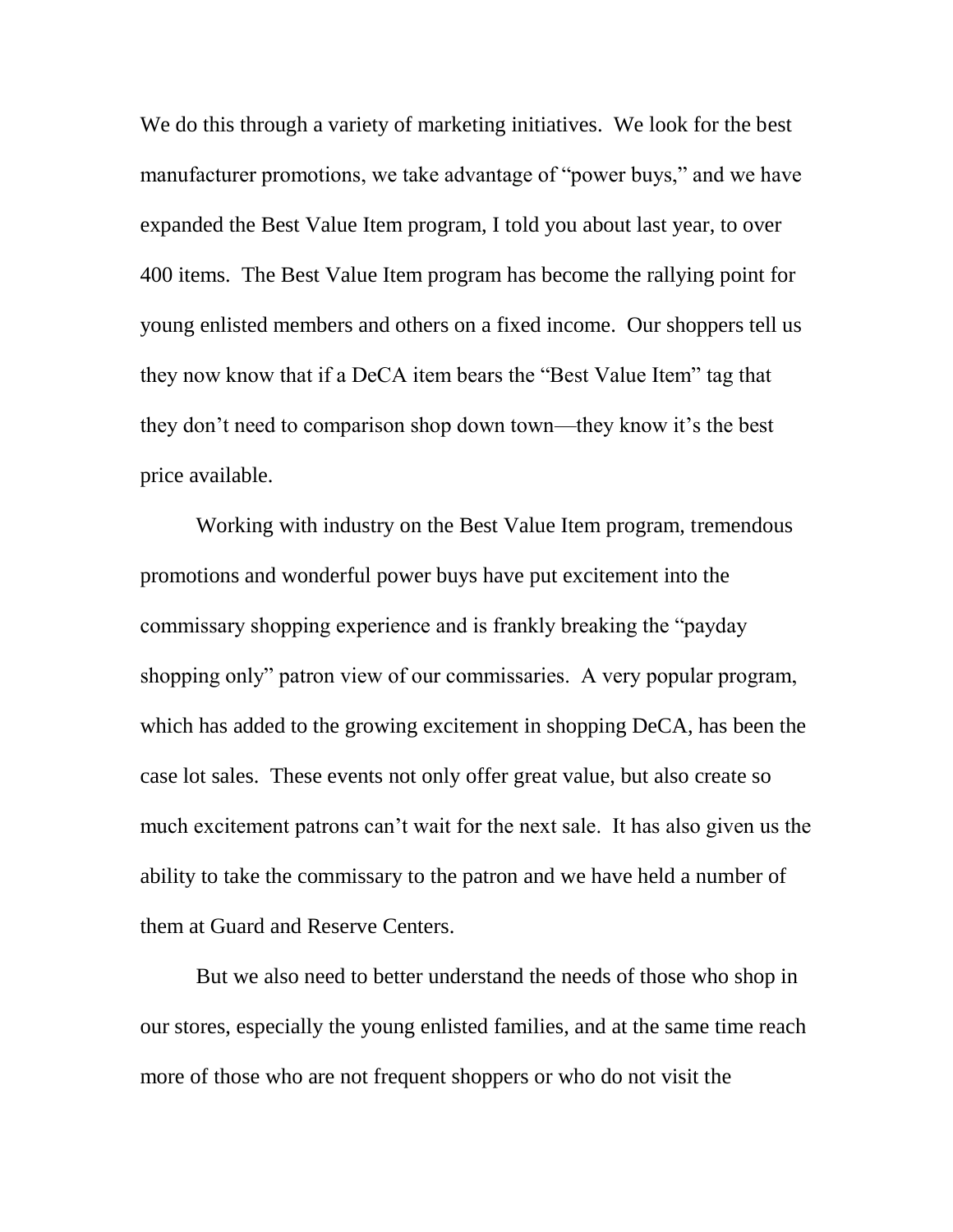commissary at all. We are establishing communications programs that bring the savings offered by the commissary to life for new service members. We have institutionalized focus groups to obtain feedback on a recurring basis from various patron groups that use our stores – and those single members who perhaps do not often use the commissary. Additionally, the Services have all added a block in the financial management segments in their basic training programs that addresses the value of the commissary. Other outreach efforts are underway. Among them is the DeCA Patron Council comprised of individuals representing all aspects of our customer base active duty, reserve/guard, retirees and military families, which provides a two-way communications vehicle to provide feedback to us and information on the commissary benefit to those they represent. We are doing all these things, but also attending to the critical elements in operating stores, such as, keeping our shelves stocked, improving the Neilson Survey areas rated as important by our customers – produce, deli, bakery and meats – and providing clean, well maintained, attractive and customer friendly stores.

Our second objective is to reduce the cost per unit of output. Achieving this objective is required to eliminate the imbalance in the appropriated cost of our operating expenses created with the passage of the surcharge revitalization plan. We promised to execute a program of cost-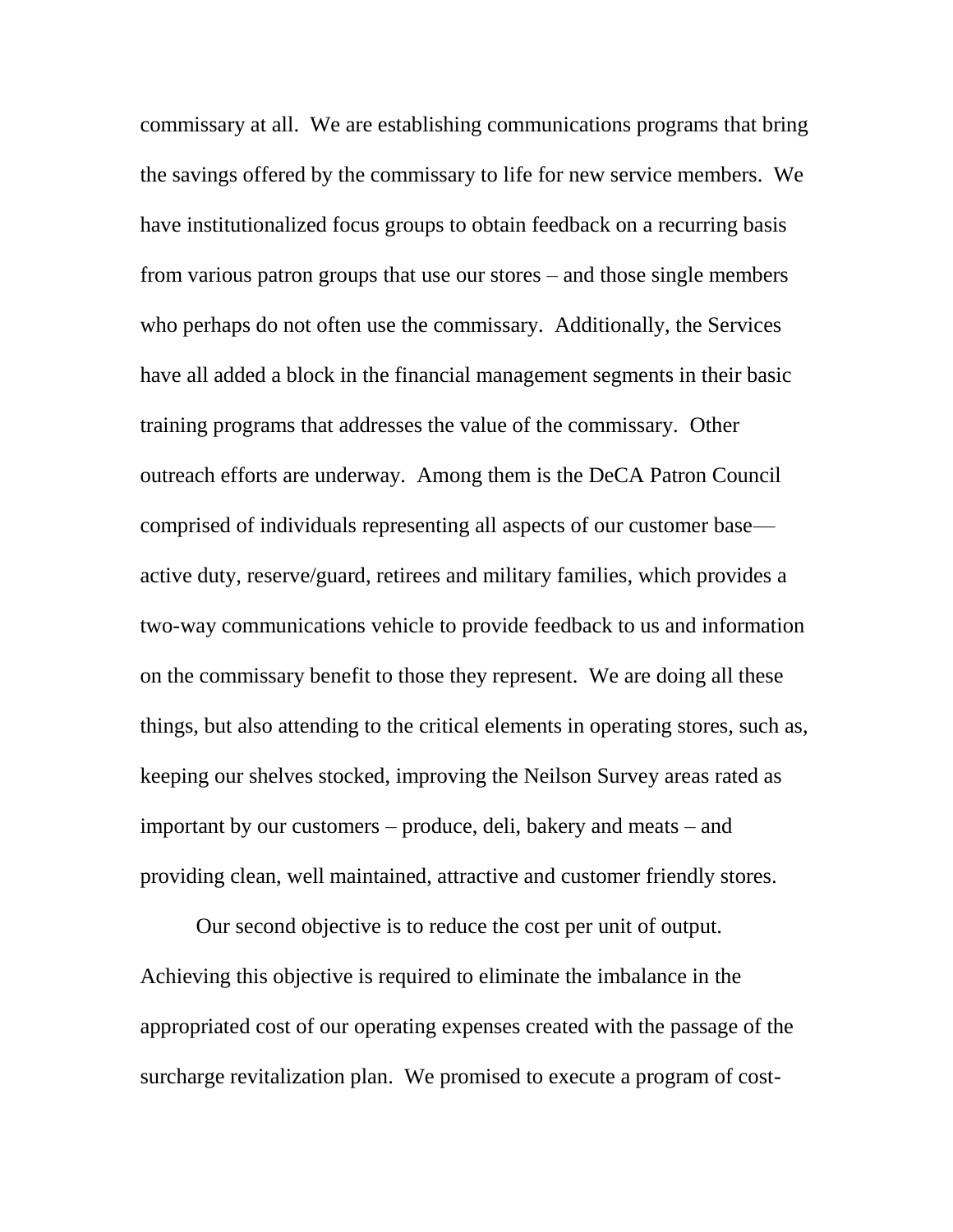based management that achieves a reduction in agency unit costs of goods and services by 7% by FY 2004. Last month, I informed the Commissary Operating Board that we will deliver on that promise and have even projected that we will exceed that amount. Even more importantly, we will achieve this reduction in costs while meeting or exceeding performance, service and quality standards our customers deserve.

We have implemented a number of measures to reduce costs. These include streamlining our existing organizational structure and establishing business areas to manage the agency, examining and reducing operating expenses at all levels using business based financial operating statements and means analysis, using field developed templates for store and region organizations, and eliminating unnecessary or duplications in overhead and management functions. Further reductions will become available with the deployment of new technology such as computer assisted ordering, exporting business area management to our region headquarters, and further streamlining store operations by improving processes and transitioning to a more flexible workforce.

The requirement for better shaping our workforce to our future needs is our third objective. We are moving towards more multi-skilling, more flexibility, and reviewing all of the positions in DeCA to determine what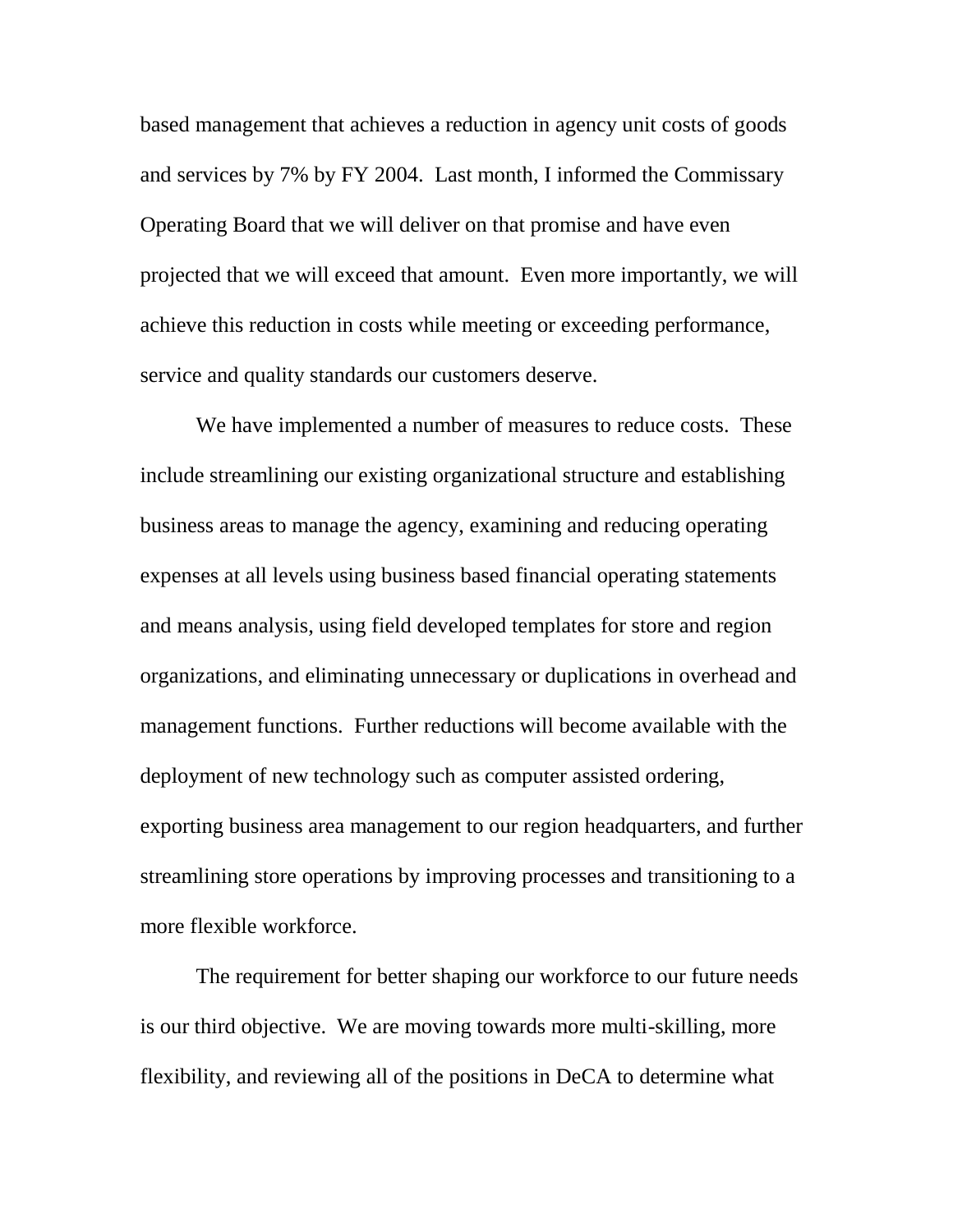skills or expertise are or will be required as new technology drives us to greater efficiency and effectiveness. We have three on-going tests sites in for developing optimal workforce template of the future. We are developing programs to provide the training, development and recruitment necessary for our people and tomorrow's workforce.

The fourth objective involves the steady improvement over time of the capital infrastructure of our stores. Additionally, we will need to right size our store numbers and size them to better fit the patron base served. We now have an aggressive program to update and replace the entire inventory of stores and build new stores where we need them by FY2009. As required by the Department of Defense Directive, we annually review all of our stores to ensure there is a continued need for the commissary benefit at each location. This annual inventory matches our store requirements to the customer base we serve. At the same time, good business assessments, applying the approved criteria allow us to place and right size our stores. Primarily we look at a combination of factors in balancing the Quality of Life needs of the active duty assigned to an installation against the business performance of the commissary at that location. Of course, the Quality of Life assessment is paramount and we would never close a store simply because it has a high cost of operation.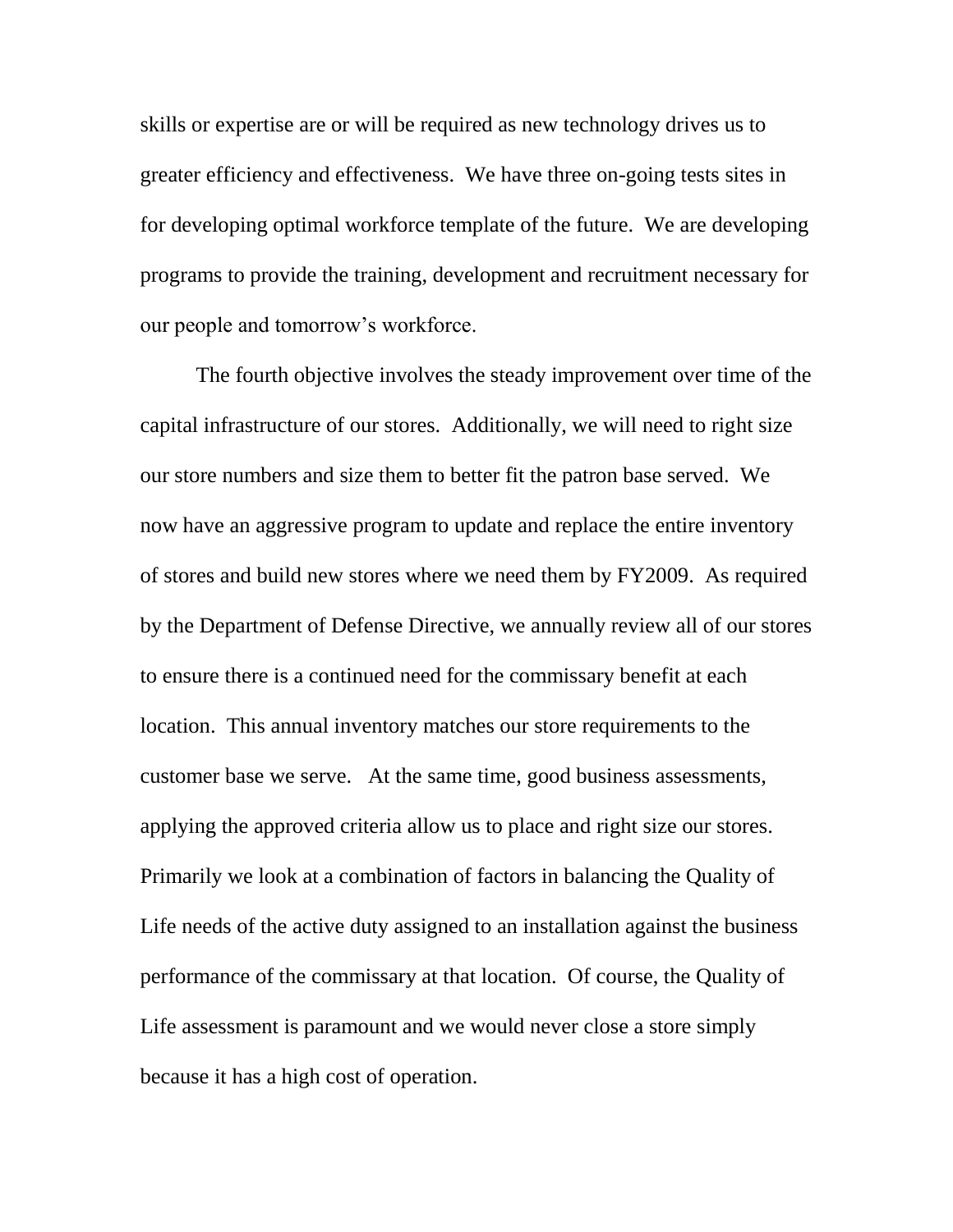Last, but not least, our fifth objective leverages technology and will put us at parity with the commercial sector by FY2004. We are, however, mindful of the excessive costs that can be encountered by chasing technology, so we will limit our investments to those that are required by security or have a return on investment of four years or less. And all of our investments must focus on systems that improve savings/prices, reduce unit costs, support a skilled workforce or improve infrastructure. We're already capturing data on item movement and management in our data warehousing system, the same system that is so successfully employed by some of the leading retail operations in the private sector and our friends at the Army and Air Force Exchange Service. We now have the capability for the front end of our stores where the sales occur to communicate with the back of the store where the deliveries are received. This action sets the stage for computer assisted ordering to replenish the goods sold, which we will begin deploying at the start of the next calendar year.

In conclusion, the strategic plan we developed revolves around the surcharge revitalization plan. This cornerstone plan allows us to not only fix our stores, but also potentially increase customer savings and sets the stage and critical need to reduce our operating costs. Thank you for giving me the opportunity to tell you about DeCA's bright future. I look forward to a